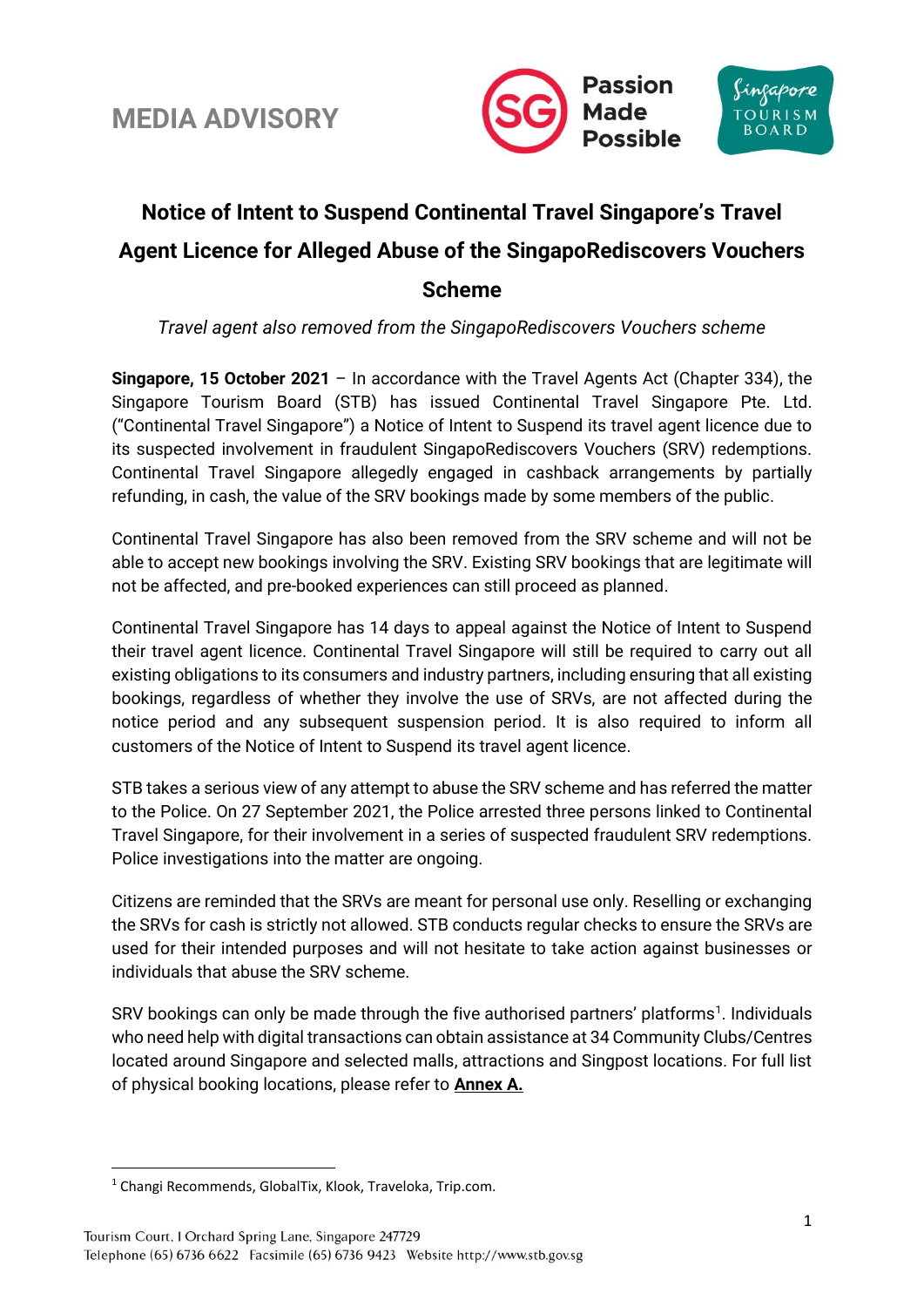



Members of the public are also reminded not to share their Singpass login information and One-Time Password (OTP) with anyone to safeguard themselves from scams and fraud.

Citizens can report incidents of abuse of the SRV scheme at ethics@stb.gov.sq or call the SRV hotline at 1800-2828-228 (8am to 10pm daily).

**-End-**

### **For media queries, please contact:**

Ms Audrey Kang Manager **Communications** Singapore Tourism Board Tel: +65 6831 3567 Email: Audrey\_Kang@stb.gov.sg

Or call the STB Media Hotline at +65 9011 2071

#### **About the Singapore Tourism Board**

The Singapore Tourism Board (STB) is the lead development agency for tourism, one of Singapore's key economic sectors. Together with industry partners and the community, we shape a dynamic Singapore tourism landscape. We bring the Passion Made Possible brand to life by differentiating Singapore as a vibrant destination that inspires people to share and deepen their passions.

More: [www.stb.gov.sg](http://www.stb.gov.sg/) or [www.visitsingapore.com](http://www.visitsingapore.com/) | Follow us: [facebook.com/STBsingapore](http://facebook.com/STBsingapore) o[r linkedin.com/company/singapore-tourism-board](https://www.linkedin.com/company/singapore-tourism-board)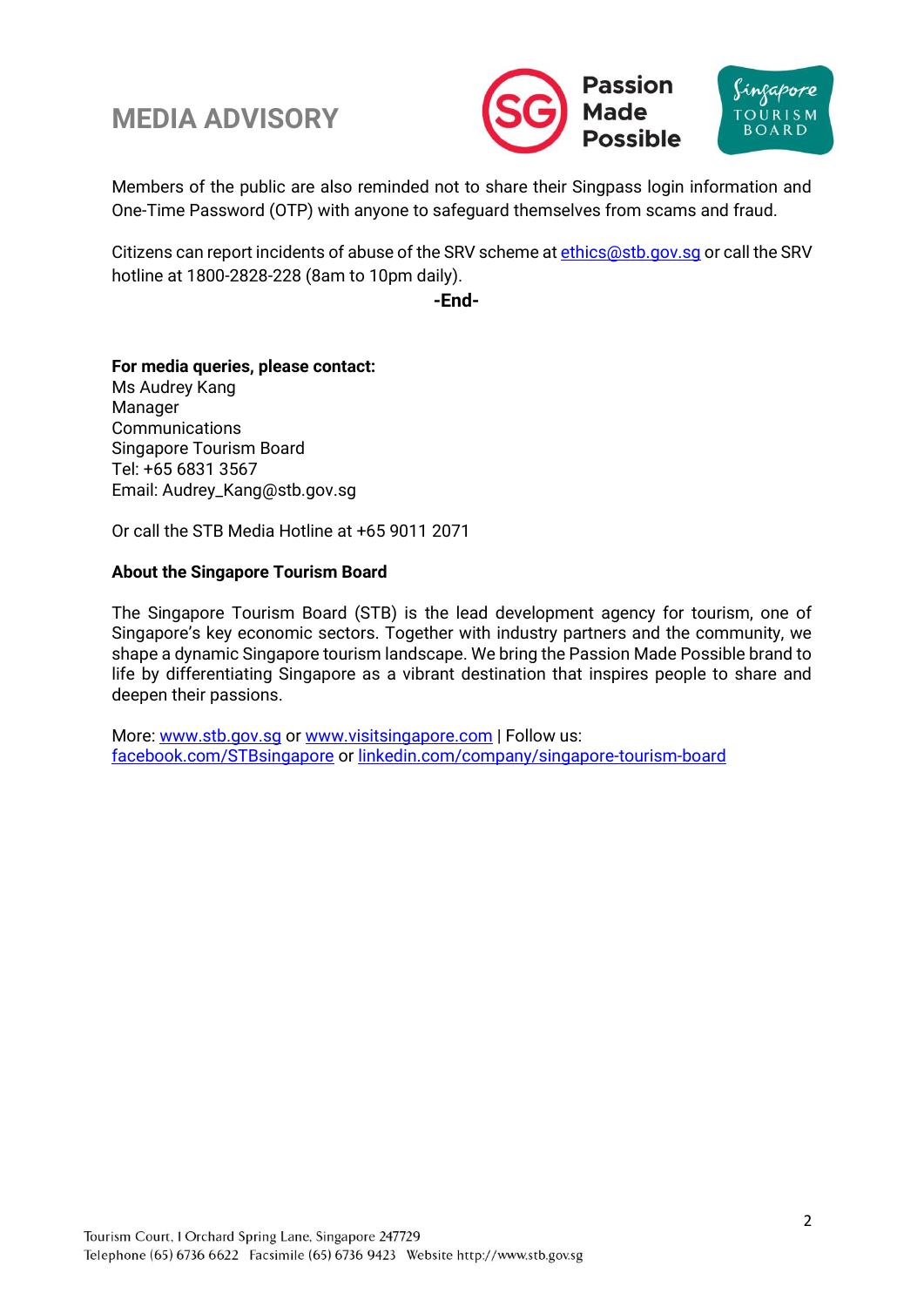





### **Annex A – List of physical booking counters for SRV**

| S/<br><b>No</b> | <b>Locations</b>                  |  |  |
|-----------------|-----------------------------------|--|--|
|                 | <b>Community Clubs/Centres</b>    |  |  |
| 1               | <b>Bedok CC</b>                   |  |  |
| $\overline{2}$  | <b>Bukit Batok CC</b>             |  |  |
| 3               | <b>Bukit Batok East Zone 3 RC</b> |  |  |
| $\overline{4}$  | <b>Bukit Panjang CC</b>           |  |  |
| 5               | <b>Buona Vista CC</b>             |  |  |
| 6               | Changi Simei CC                   |  |  |
| $\overline{7}$  | Chong Pang Zone 4 RC              |  |  |
| 8               | Chua Chu Kang CC                  |  |  |
| 9               | Clementi CC                       |  |  |
| 10              | Eunos CC                          |  |  |
| 11              | Fuchun CC                         |  |  |
| 12              | Gek Poh Ville CC                  |  |  |
| 13              | Hong Kah North CC                 |  |  |
| 14              | Hougang CC                        |  |  |
| 15              | Jalan Besar CC                    |  |  |
| 16              | Kaki Bukit CC                     |  |  |
| 17              | Kim Seng CC                       |  |  |
| 18              | MacPherson CC                     |  |  |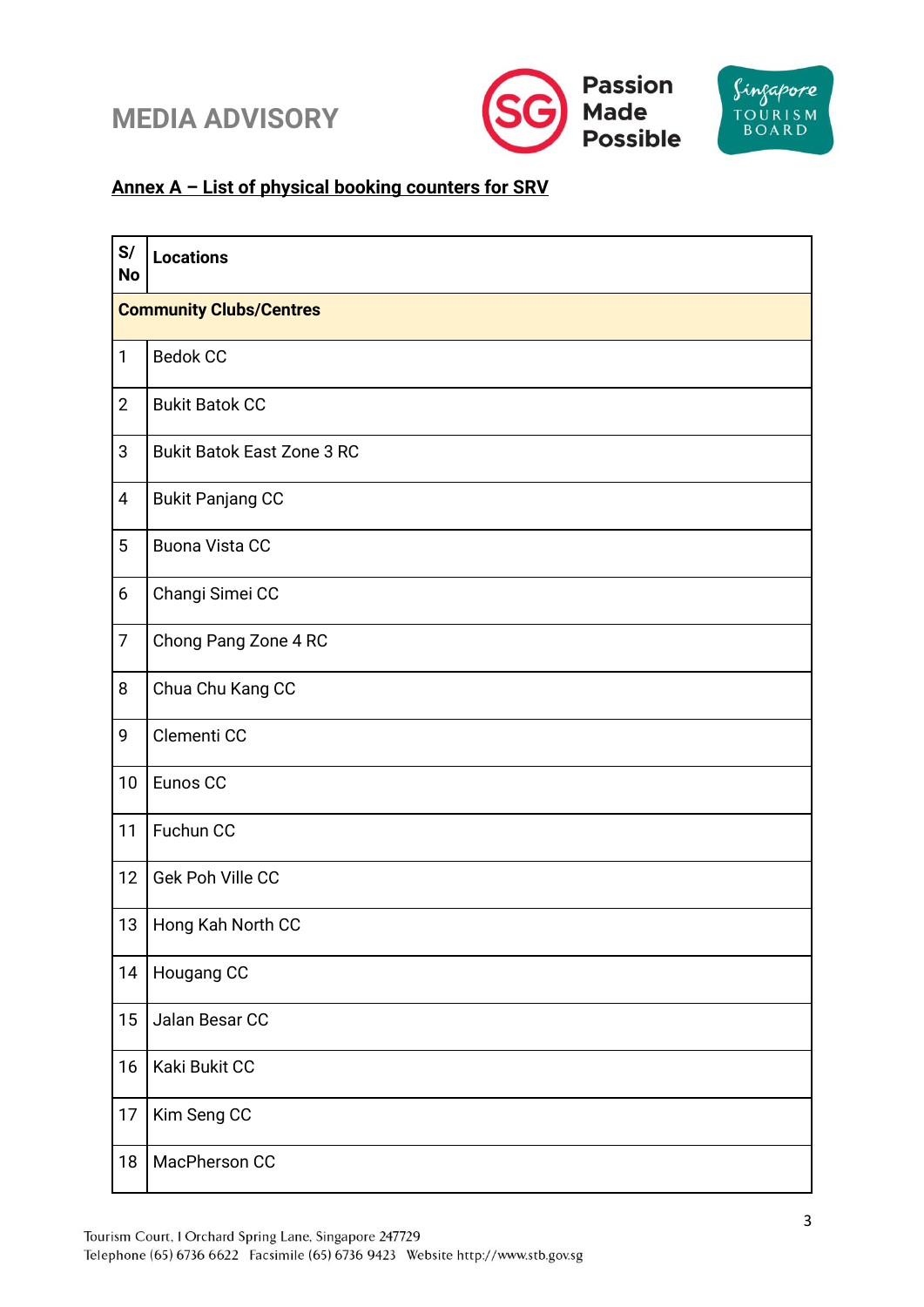



| 19                 | Marine Parade CC                             |  |
|--------------------|----------------------------------------------|--|
| 20                 | Pasir Ris East CC                            |  |
| 21                 | <b>Rivervale CC</b>                          |  |
| 22                 | Taman Jurong CC                              |  |
| 23                 | <b>Tampines East CC</b>                      |  |
| 24                 | <b>Tampines Terrace RN Centre</b>            |  |
| 25                 | The Serangoon CC                             |  |
| 26                 | Tiong Bahru CC                               |  |
| 27                 | Toa Payoh Central CC                         |  |
| 28                 | Toa Payoh West CC                            |  |
| 29                 | Ulu Pandan CC                                |  |
| 30                 | Whampoa CC                                   |  |
| 31                 | <b>Woodlands CC</b>                          |  |
| 32                 | Yew Tee CC                                   |  |
| 33                 | Yio Chu Kang CC                              |  |
| 34                 | Zhenghua CC                                  |  |
| <b>Attractions</b> |                                              |  |
| 35                 | Gardens by the Bay, The Canopy               |  |
| 36                 | Jewel Changi Airport, Level 1 Concierge Area |  |
| 37                 | Sentosa Express, Vivocity Station            |  |
| <b>Malls</b>       |                                              |  |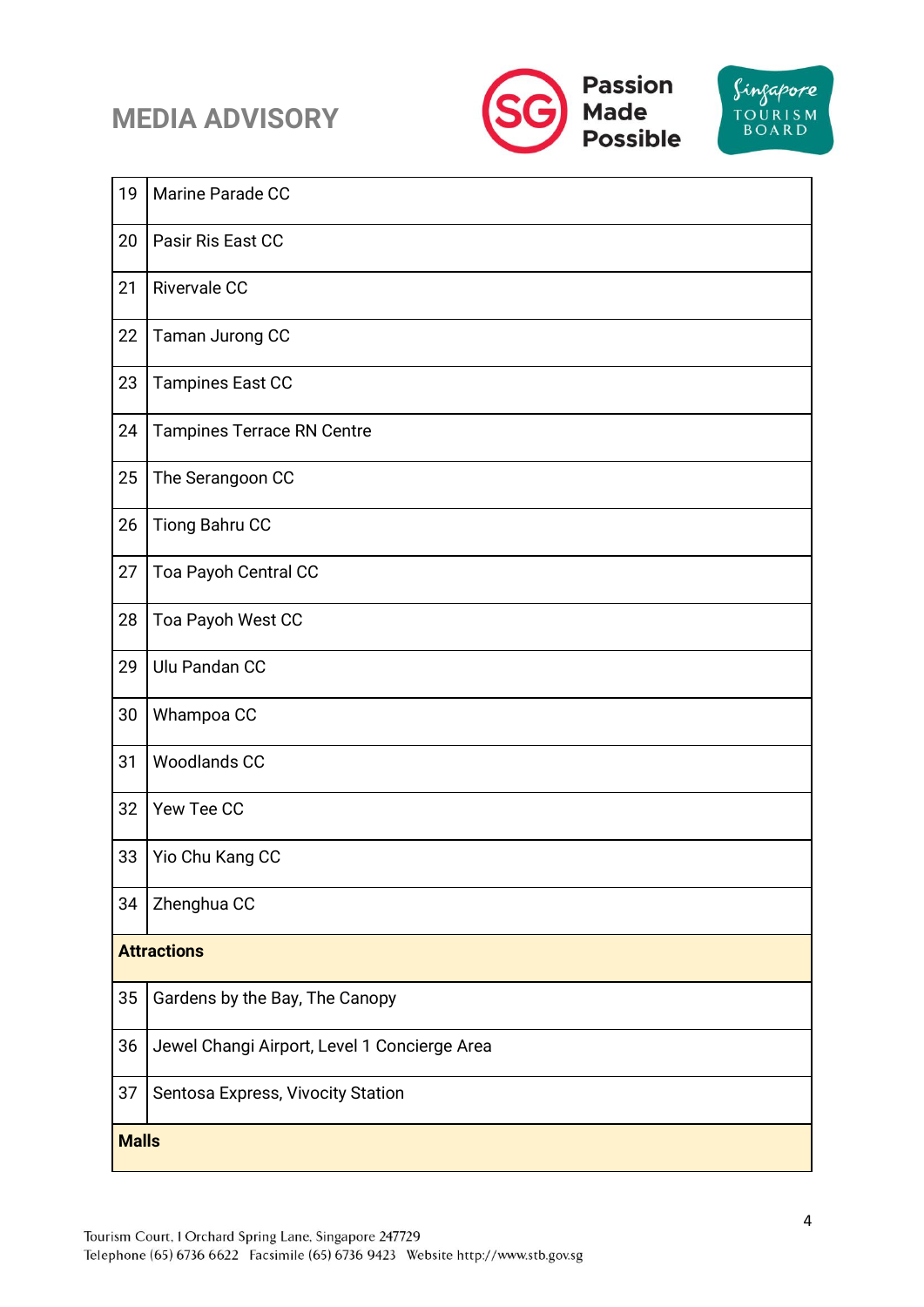



| 38                  | Ang Mo Kio Hub (Telestation Go Wireless)          |  |
|---------------------|---------------------------------------------------|--|
| 39                  | <b>Bedok Mall (Telestation Go Wireless)</b>       |  |
| 40                  | <b>Bukit Panjang Plaza (WTS Travel)</b>           |  |
| 41                  | Hougang Mall (Telestation Go Wireless)            |  |
| 43                  | <b>City Square Mall (Telestation Go Wireless)</b> |  |
| 43                  | Our Tampines Hub (WTS Travel)                     |  |
| <b>Post Offices</b> |                                                   |  |
| 44                  | Ang Mo Kio Central Post Office                    |  |
| 45                  | <b>Bedok Central Post Office</b>                  |  |
| 46                  | <b>Bishan Post Office</b>                         |  |
| 47                  | <b>Bukit Merah Post Office</b>                    |  |
| 48                  | <b>Bukit Timah Post Office</b>                    |  |
| 49                  | Choa Chu Kang Central Post Office                 |  |
| 50                  | Clementi West Post Office                         |  |
| 51                  | <b>Tanjong Pagar Post Office</b>                  |  |
| 52                  | <b>Geylang East Post Office</b>                   |  |
| 53                  | Jurong East Post Office                           |  |
| 54                  | Jurong Point Post Office                          |  |
| 55                  | <b>Crawford Post Office</b>                       |  |
| 56                  | <b>Towner Post Office</b>                         |  |
| 57                  | <b>Marine Parade Post Office</b>                  |  |